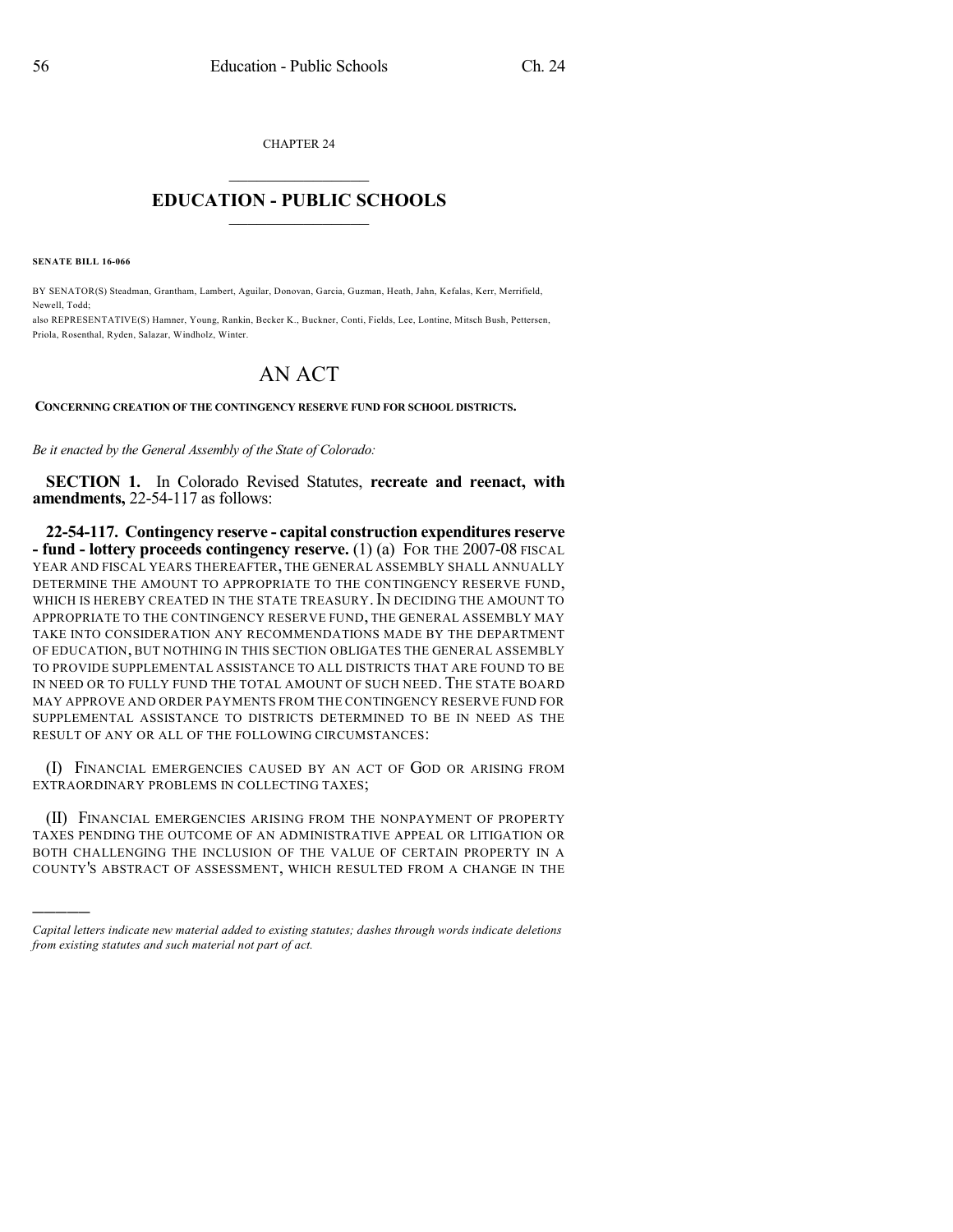APPLICABLE STATE LAW;

(III) THE AMOUNT OF PROPERTY TAX LEVIED AND COLLECTED PURSUANT TO SECTION 39-10-114, C.R.S., IS INSUFFICIENT FOR THE PURPOSE OF MAKING ABATEMENTS AND REFUNDS OF PROPERTY TAXES THAT THE DISTRICT IS REQUIRED TO MAKE PURSUANT TO THAT SECTION;

(IV) A CONTINGENCY THAT COULD NOT HAVE BEEN REASONABLY FORESEEN WHEN THE DISTRICT ADOPTED THE ANNUAL BUDGET, INCLUDING BUT NOT LIMITED TO REDUCTIONS IN VALUATION OF THE DISTRICT IN EXCESS OF TWENTY PERCENT AS DESCRIBED IN SECTION 39-10-114 (1) (a) (I) (B.5), C.R.S.;

(V) UNUSUAL FINANCIAL BURDEN CAUSED BY THE INSTRUCTION OF CHILDREN WHO FORMERLY RESIDED OUTSIDE THE DISTRICT BUT ARE ASSIGNED TO LIVE WITHIN THE DISTRICT BY COURTS OR PUBLIC WELFARE AGENCIES. SUPPLEMENTAL ASSISTANCE UNDER THIS CIRCUMSTANCE MUST NOT EXCEED THE ADDITIONAL COST FOR CURRENT OPERATIONS THAT THE DISTRICT INCURS AS A RESULT OF THIS CIRCUMSTANCE.

(VI) UNUSUAL FINANCIAL BURDEN CAUSED BY THE INSTRUCTION OF CHILDREN WHO MOVE INTO THE DISTRICT AFTER THE PUPIL ENROLLMENT COUNT DATE. SUPPLEMENTAL ASSISTANCE UNDER THIS CIRCUMSTANCE MUST NOT EXCEED THE ADDITIONAL COST THAT THE DISTRICT INCURS DUE TO THE INCREASE IN PUPIL ENROLLMENT. THE PROVISIONS OF THIS SUBPARAGRAPH (VI) ARE AVAILABLE ONLY TO DISTRICTS WITH A FUNDED PUPIL COUNT OF TWO THOUSAND PUPILS OR FEWER.

(VII) UNUSUAL FINANCIAL BURDEN CAUSED BY A SIGNIFICANT DECLINE IN PUPIL ENROLLMENT AS A RESULT OF DETACHMENT AND ANNEXATION PURSUANT TO A REORGANIZATION PLAN APPROVED PURSUANT TO ARTICLE 30 OF THIS TITLE.

(b) NOTWITHSTANDING THE PROVISIONS OF PARAGRAPH (a) OF THIS SUBSECTION (1) CONCERNING CIRCUMSTANCES UNDER WHICH THE STATE BOARD MAY APPROVE AND ORDER PAYMENTS FROM THE CONTINGENCY RESERVE FUND, THE BOARD MAY, IN CASES OF EXTREME EMERGENCY, TAKE INTO CONSIDERATION SUCH OTHER FACTORS AS IT MAY DEEM NECESSARY AND PROPER IN GRANTING SUPPLEMENTAL ASSISTANCE FROM THE CONTINGENCY RESERVE FUND TO THOSE DISTRICTS THAT CANNOT MAINTAIN THEIR SCHOOLS WITHOUT ADDITIONAL FINANCIAL ASSISTANCE.

(c) (I) IF THE STATE BOARD MAKES A PAYMENT OF SUPPLEMENTAL ASSISTANCE BASED ON THE CIRCUMSTANCES DESCRIBED IN SUBPARAGRAPH (II) OF PARAGRAPH (a) OF THIS SUBSECTION (1) AND THE DISPUTED PROPERTY IS FINALLY DETERMINED TO HAVE BEEN PROPERLY INCLUDED IN THE ABSTRACT OF ASSESSMENT, THE DISTRICT, AFTER COLLECTING THE TAXES, SHALL REIMBURSE THE FULL AMOUNT OF THE PAYMENT TO THE CONTINGENCY RESERVE FUND, PLUS INTEREST AT THE SAME RATE AS PROVIDED BY STATUTE FOR PENALTY INTEREST ON UNPAID PROPERTY TAXES.

(II) NOTWITHSTANDING THE PROVISIONS OF SUBPARAGRAPH (I) OF THIS PARAGRAPH (c), ANY REIMBURSEMENT BY A DISTRICT OF A PAYMENT FOR SUPPLEMENTAL ASSISTANCE MADE PURSUANT TO THIS SUBSECTION (1) SHALL BE CREDITED TO THE CONTINGENCY RESERVE FUND.